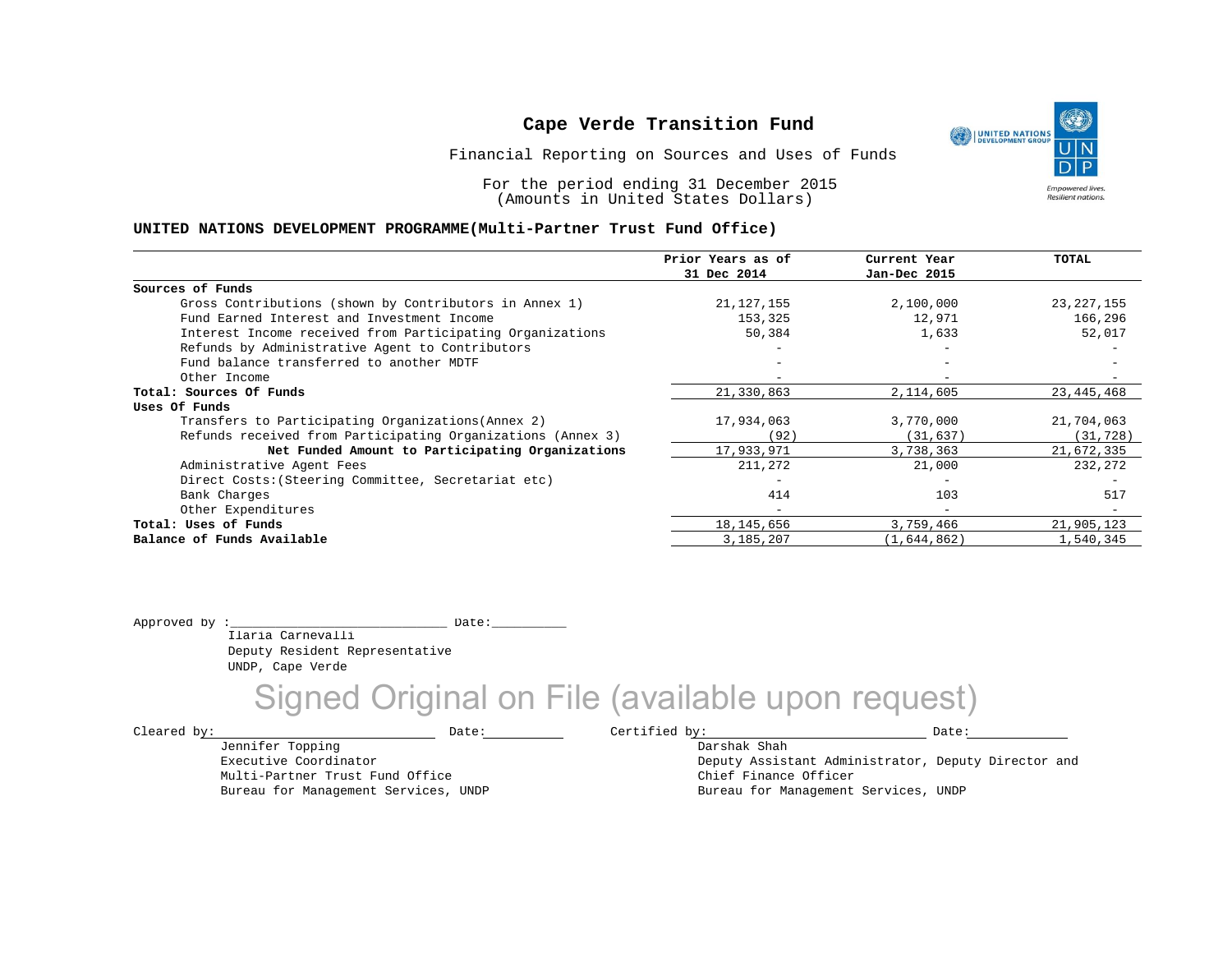

Financial Reporting on Sources and Uses of Funds

For the period ending 31 December 2015 (Amounts in United States Dollars)

#### **UNITED NATIONS DEVELOPMENT PROGRAMME(Multi-Partner Trust Fund Office)**

#### **Annex - 1: Gross Contributions**

|                             | Prior Years as of | Current Year             | TOTAL        |
|-----------------------------|-------------------|--------------------------|--------------|
|                             | 31 Dec 2014       | Jan-Dec 2015             |              |
| Contributors                |                   |                          |              |
| Delivering Results Together | 1,500,000         | 1,500,000                | 3,000,000    |
| Expanded DaO Funding Window | 3,935,000         | $\overline{\phantom{0}}$ | 3,935,000    |
| GOVERNMENT OF AUSTRIA       | 684,225           | $\overline{\phantom{0}}$ | 684,225      |
| GOVERNMENT OF LUXEMBOURG    | 6,467,250         | 600,000                  | 7,067,250    |
| GOVERNMENT OF NETHERLANDS   | 1,105,280         | $\overline{\phantom{a}}$ | 1,105,280    |
| GOVERNMENT OF NORWAY        | 1,435,400         | $\overline{\phantom{0}}$ | 1,435,400    |
| GOVERNMENT OF SPAIN         | 6,000,000         | -                        | 6,000,000    |
| Total: Contributions        | 21, 127, 155      | 2,100,000                | 23, 227, 155 |

# Signed Original on File (available upon request)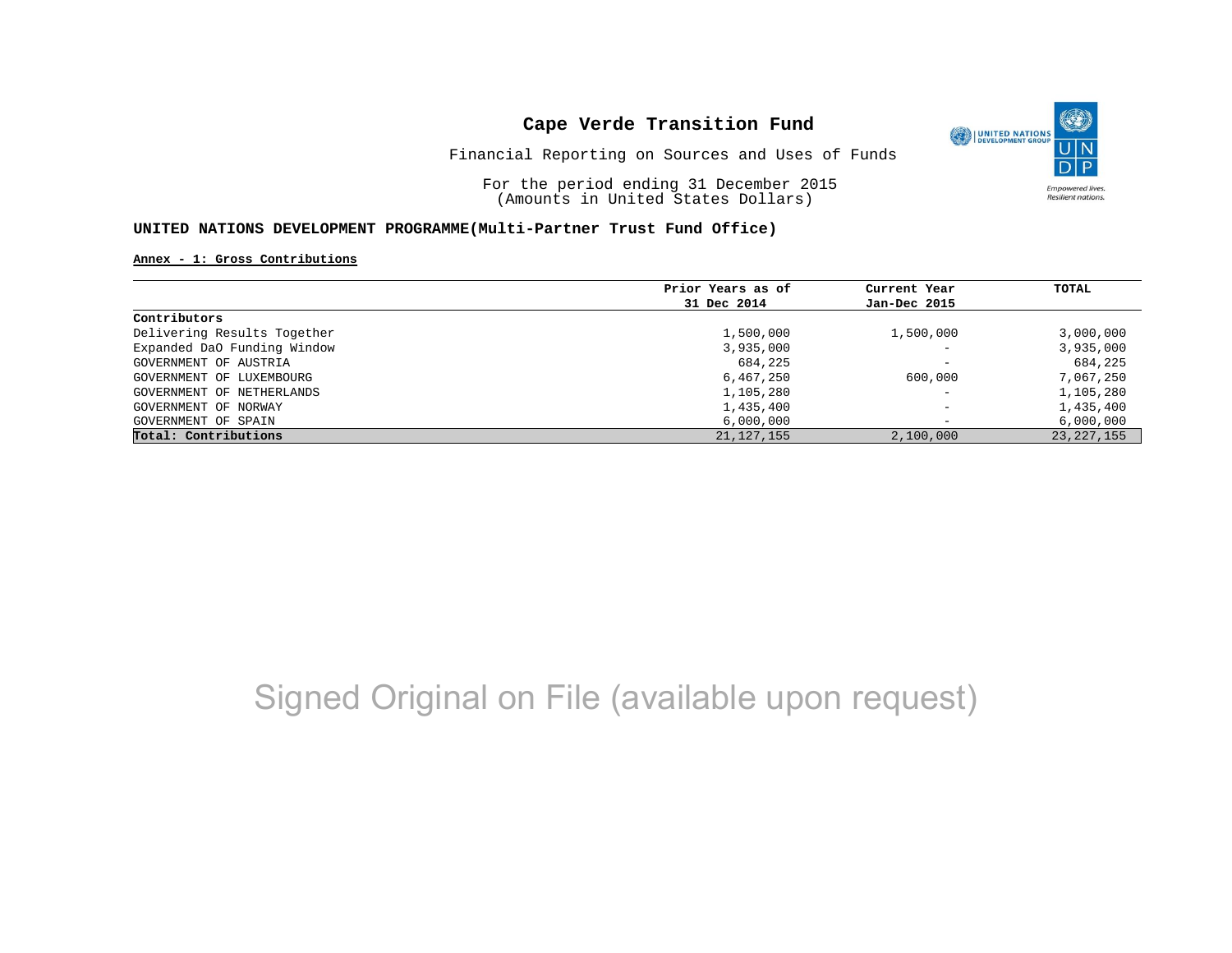

Financial Reporting on Sources and Uses of Funds

For the period ending 31 December 2015 (Amounts in United States Dollars)

#### **UNITED NATIONS DEVELOPMENT PROGRAMME(Multi-Partner Trust Fund Office)**

#### **Annex - 2: Transfers to Participating Organizations**

|                                                | Prior Years as of | Current Year             | TOTAL      |
|------------------------------------------------|-------------------|--------------------------|------------|
|                                                | 31 Dec 2014       | Jan-Dec 2015             |            |
| FAO                                            | 4,100,999         | 257,400                  | 4,358,399  |
| ILO                                            | 708,878           | 451,378                  | 1,160,256  |
| IOM                                            | 545,210           | $\overline{\phantom{0}}$ | 545,210    |
| ITC                                            | 113,045           | $\qquad \qquad -$        | 113,045    |
| UNCTAD                                         | 421,995           | 103,950                  | 525,945    |
| UNDP                                           | 2,235,204         | 870,841                  | 3,106,045  |
| UNDP (UNV)                                     | 179,953           | 49,498                   | 229,451    |
| UNEP                                           | 177,696           | $\qquad \qquad -$        | 177,696    |
| UNESCO                                         | 435,441           | $\overline{\phantom{0}}$ | 435,441    |
| UNFPA                                          | 1,437,062         | 288,981                  | 1,726,043  |
| UNHABITAT                                      | 500,279           | $\overline{\phantom{m}}$ | 500,279    |
| UNICEF                                         | 1,049,408         | 474,614                  | 1,524,022  |
| UNIDO                                          | 1,218,010         | 382,833                  | 1,600,843  |
| UNODC                                          | 2,059,805         | 524,700                  | 2,584,505  |
| <b>UNWOMEN</b>                                 | 297,744           | 235,620                  | 533,364    |
| WFP                                            | 1,541,181         | $\overline{\phantom{m}}$ | 1,541,181  |
| WHO                                            | 912,153           | 130,185                  | 1,042,338  |
| Total Transfers to Participating Organizations | 17,934,063        | 3,770,000                | 21,704,063 |

# Signed Original on File (available upon request)